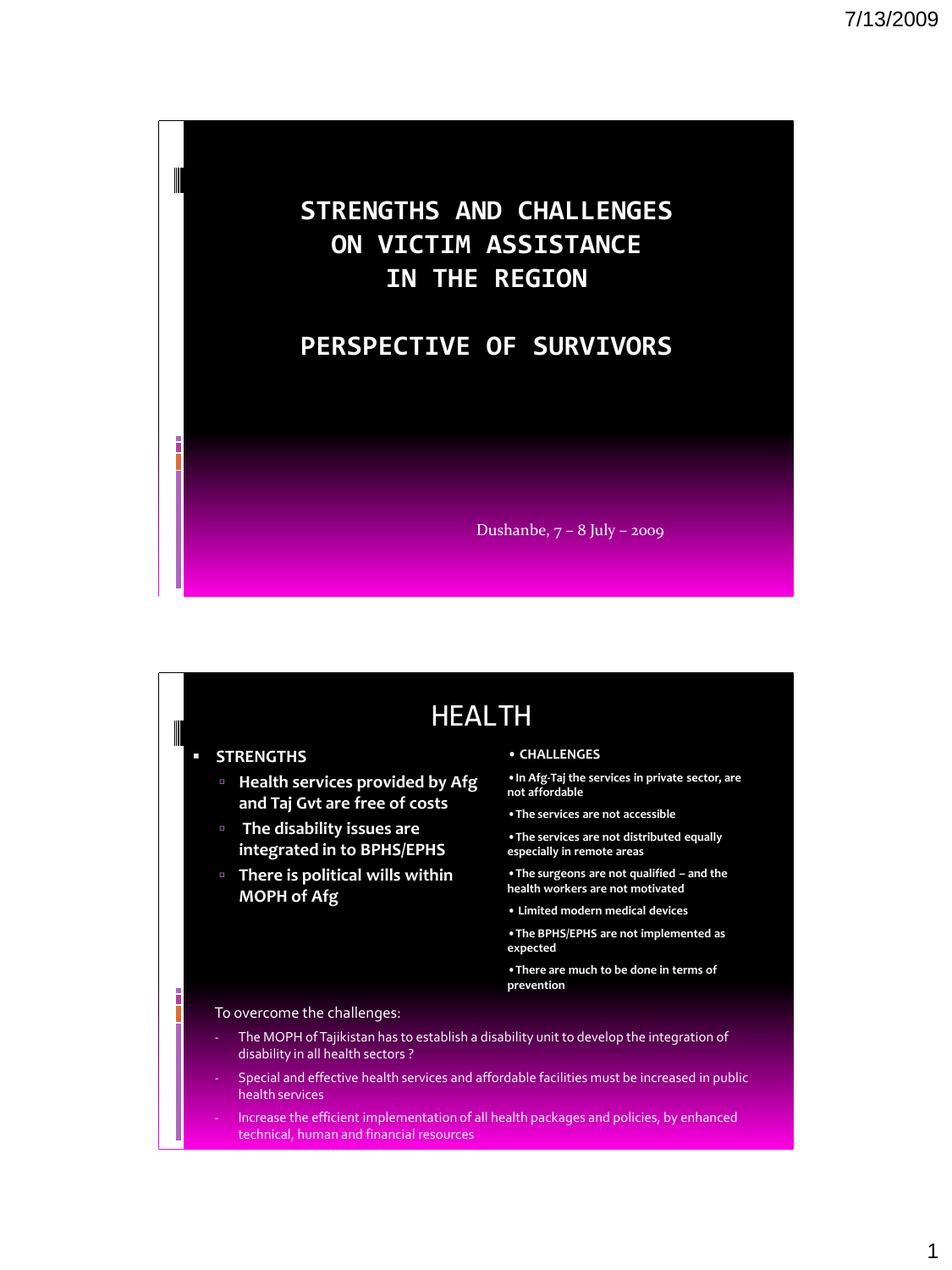# PHYSICAL REHABILITATION

### **STRENGTHS**

- o It is easy to receive mobility devices in large cities
- o The national capacities have been increasing
- o The national mobility devices production has been increasing
- o The physiotherapy profession has been recognized in Afg

### **CHALLENGES**

- **EXEC** physiotherapy services in provinces and local levels
- **The referral systems need to** be improved and standardized
- Lack of occupationaltherapy
- The quality of PR to be improved
- Poor knowledge of health workers on disabilities issues

#### To overcome the challenges:

- Increase the physiotherapy services to all local levels
- Create occupational-therapy services within MOPH in Afg and Taj

## PSYCHOLOGICAL SUPPORT

#### **STRENGTHS**

 $\blacksquare$ 

- <sup>o</sup> There are several orgs interested in integration of PS in to their programs
- A peer support guideline is developed by civil society
- Existence of SHGs

• CHALLENGES

• Psychological issue is seen only as medical treatment

- The services are not adapted to the specific needs of persons with psychological problem
- Limited peer support
- •Lack of professional understanding and support

#### To overcome the challenges:

- Promote psychological supports through existing opportunities in NGO sector and in relevant ministries
- Promote peer supports and SHGs
- Promote the knowledge of publics about the psychological concepts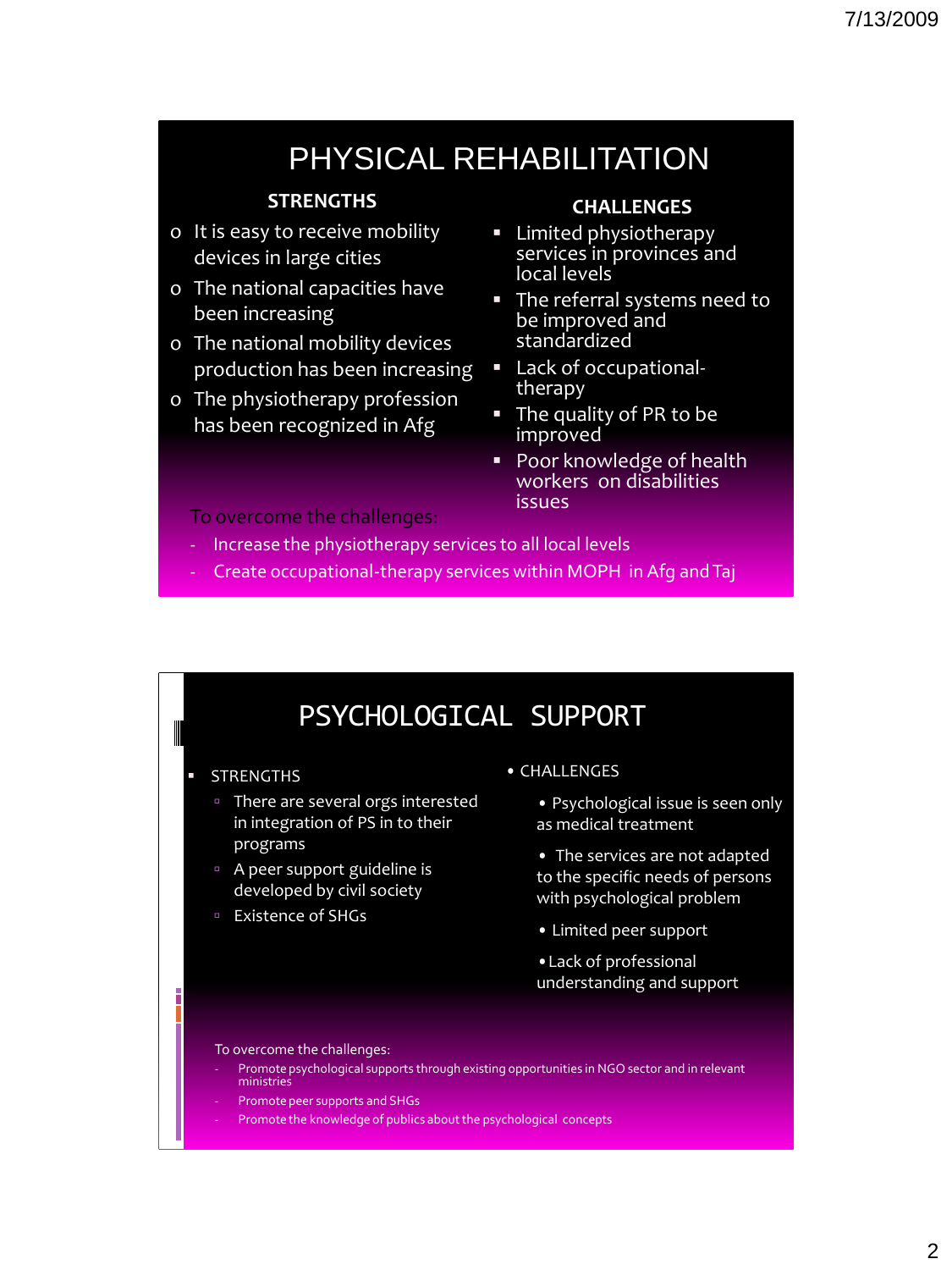### SOCIAL & ECONOMIC INCLUSION

### **Strength**

- **Social and Economic** inclusion is included in the developing strategies
- **Many NGOs are** prioritizing SEI their programs

#### To overcome the challenges:

- Create enhanced job opportunities
- -The micro-credit should be free of interest
- Mainstream disability into general existing programs

#### **Challenges**

- Limited job opportunities
- **Stigma within family** members and lack of trust of employers
- Lack of capacity and confidence of persons with disabilities
- **Lack of markets for persons** with disabilities' production
- Negative attitudes of publics

# **LEGISLATION AND POLICIES**

### **Strengths**

- Rights of persons with disabilities included in the Afg constitution, development strategies and policies
- Afg and Taj are members to MBT
- National action plan is under approval in Afg

### Challenges

• Non of the policy includes disability are not implemented as expected

- Afg and Taj are not yet members to CRPD
- Afg didn't approve the national disability law

#### To overcome the challenges:

- - Taj and Afg should adhere to CRPD and Convention on Cluster Munitions
- Afg has to approve the national law on disability as soon as possible
- Increase the involvement of civil society orgs in planning, implementation and monitoring all victim assistance programs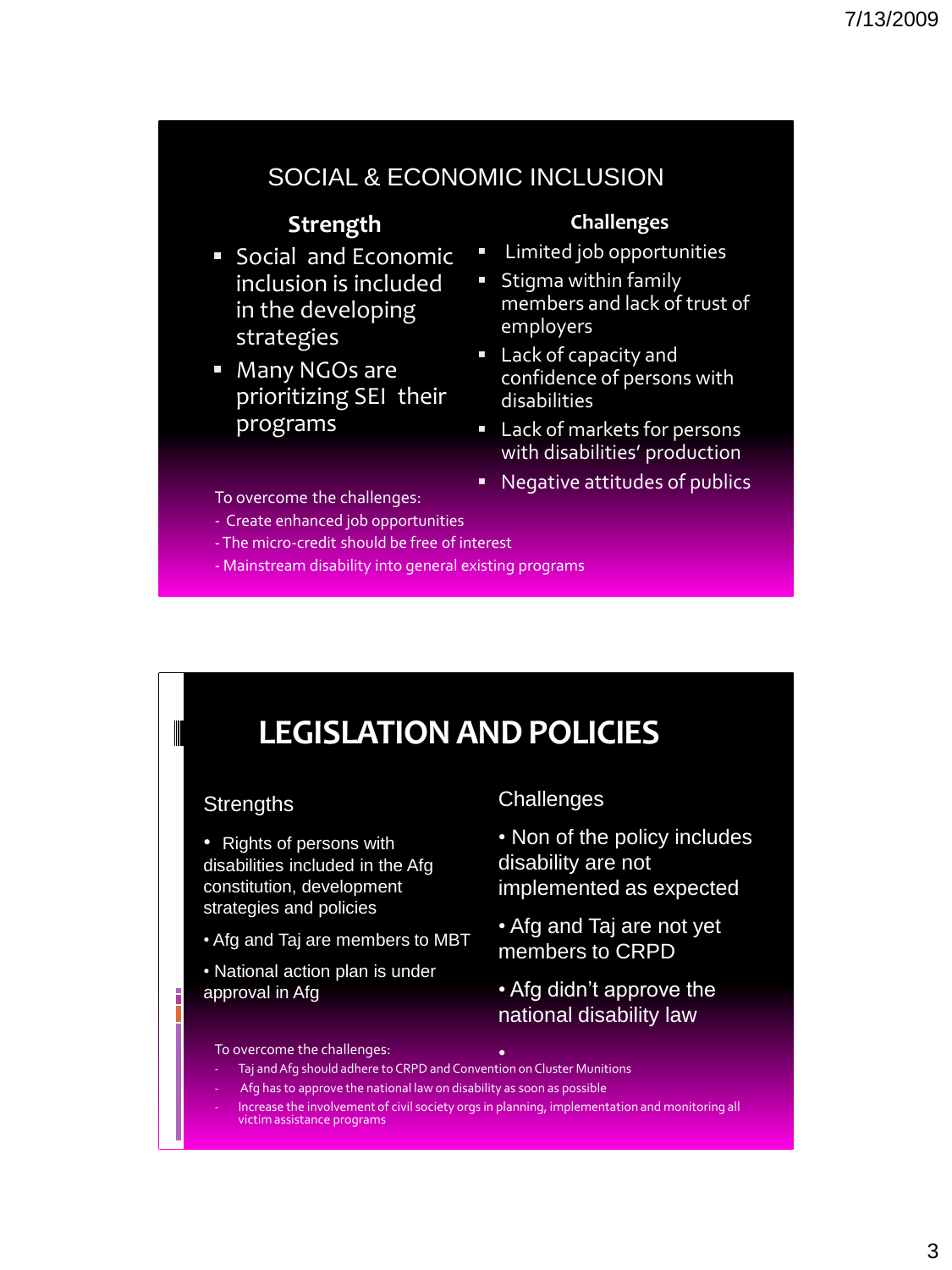# DATA COLLECTION

### **Strength**

I

- NDSA
- **MACCA, ICRC and ARCS** and many other orgs collecting data

### **Challenges**

- The data is not shared and centralized
- Data is not always accuarte
- •Data are not accessible for all local actors

#### To overcome the challenges:

- Include rights questions in national census in Afg
- Conduct a national survey on impact of disability programs in Afg and Taj
- Create a mechanism to share and disseminate the data in time and in accessible manner

## GENERAL REMARKS

- Establish/strengthen a national monitoring mechanism with the participation of civil society

- Make sure all the services are accessible
- Improve the quality of services and availability of resources
- Improve the capacity of national actors to sustain the services
- Increase the public awareness to change charity-based believes to right based

-Increase the participations of survivors in planning, implementation and monitoring

-Support the representative orgs of people of with disabilities